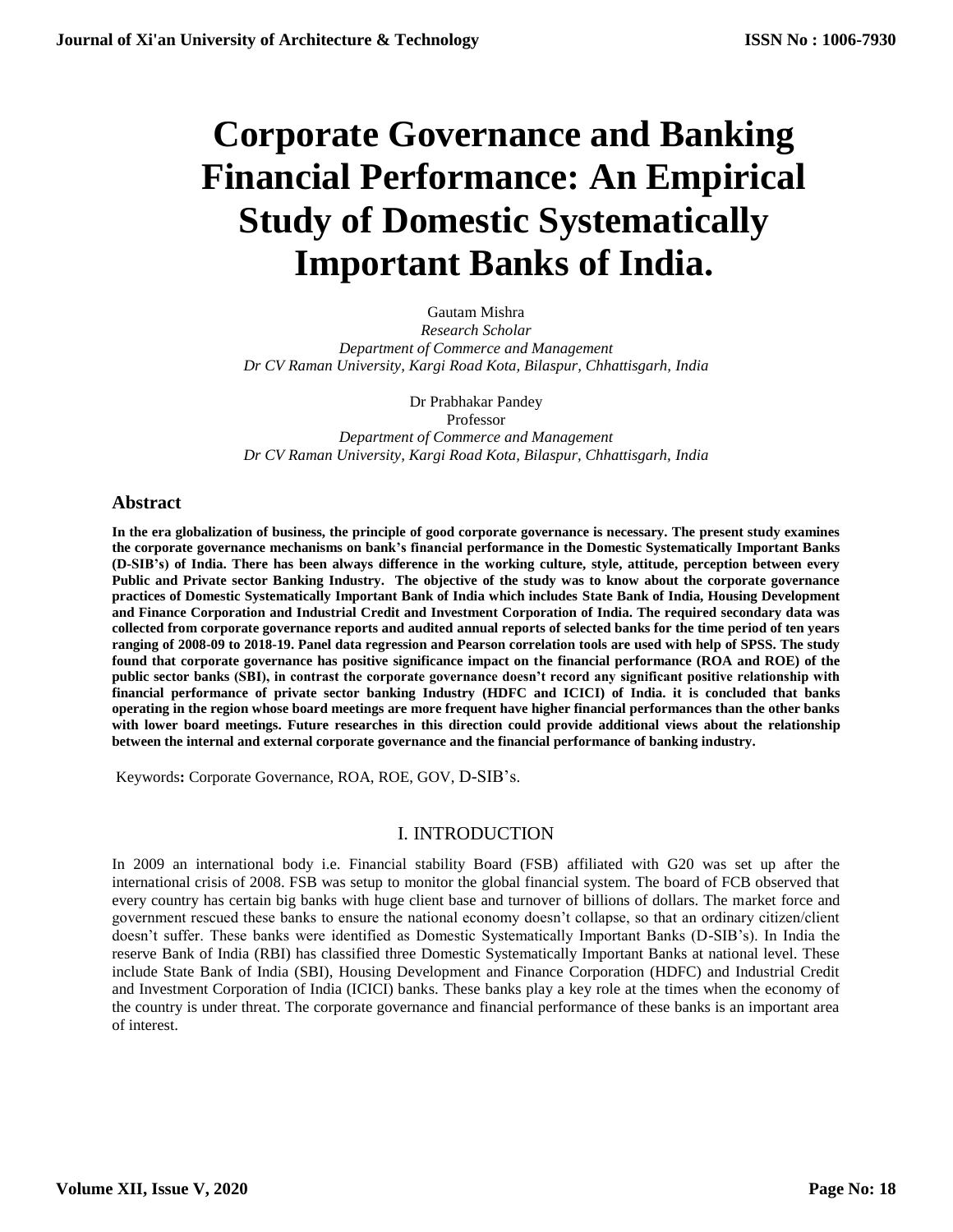The developments of new technologies, globalization, deregulation and major industry consolidation have placed the banking industry at a strategic crossroads. Under this era the banking industry plays an important role in the development of the country. Moreover, banking system of any country are extremely important engines of its growth, as they are most important source of finance for the majority of firms, in addition to playing a major role in the debit and credit system. Corporate governance of banking industry in emerging economies like India is of crucial importance as banks hold an overwhelmingly dominant position in the financial systems. Nowadays corporate governance of any organization or company has become one of the most topical issues in the modern business world today. Corporate governance is a mechanism which is used to direct and control different organizations. It includes relationships between, and accountability of, the organization's stakeholders, as well as the laws, policies, procedures, standards, practices and principles which may affect the organization's direction and control (Cadbury, 1992). It also includes reviewing the organization's practices and policies in regard to the ethical standards and principles, as well as the organization's compliance with its own code of conduct.

The governments of most developed and developing countries have taken intensive steps to make a strong financial sector based on well-established financial organizations, in order to bring their countries on the platform with international developments. This will enable the vision of these countries with solid economy that will be recognized at international level. The corporate governance mechanism in the developing countries is much behind than the corporate governance mechanism of the developed countries. Thus, the developing countries are said to provide adequate coverage of the corporate governance mechanism of different organizations. The policy makers in the developing countries need to ensure that the companies implement effective corporate governance mechanisms. The implementation of international corporate governance standards will be fruitful for the business environment of the developing countries. In India the banking sector is significantly correlated with the economic growth. Therefore, bank governance is of crucial importance as the reduced role of economic regulation has resulted in the managers of banks having greater freedom on how they run their banks. Moreover, the study of the corporate governance and financial performances of the banking industries should be time to time unravelled, so that the gap for the development of this sector can be made in a sustainable way. Keeping in view the scope of the corporate governance in the financial performance, the present study was conducted.

## **Objective of the study:**

- 1. To compute the corporate governance rating and analyse its financial impact in terms of ROA and ROE over the Domestic Systematically Important Banks of India.
- 2. To know about the corporate governance practices in Domestic Systematically Important Banks of India.
- 3. To understand the categorization of all three banks under Domestic Systematically Important Banks of India.
- 4. To understand the composition of board of directors and working of audit committee of banks under Domestic Systematically Important Banks of India.

## **Hypothesis:**

**H01:** There is no significant difference of composition of board of directors and audit committee among selected Domestic Systematically Important Bank of India (D-SIB's).

**H02:** Corporate governance have significant positive financial impact over the selected Domestic Systematically Important Bank of India (D-SIB's).

# II. LITERATURE REVIEW

The banking industry of India as corporate are needed to be governed under corporate governance norms of New Companies Act 2013 and Revised Clause 49 of SEBI regulations as other companies. Additionally, they are also covered under the internationally followed Basel Committee norms (1999). Moreover, every year new policies are laid down to enhance the financial performance of the banking sector. The quality of governance is directly linked to the policy framework. In 21st century, stability and prosperity will depend on the strengthening of capital markets and the creation of strong corporate governance systems. A number of works has been done to investigate the relationship between corporate governance and financial performance of banking sector. Andres et al. (2005)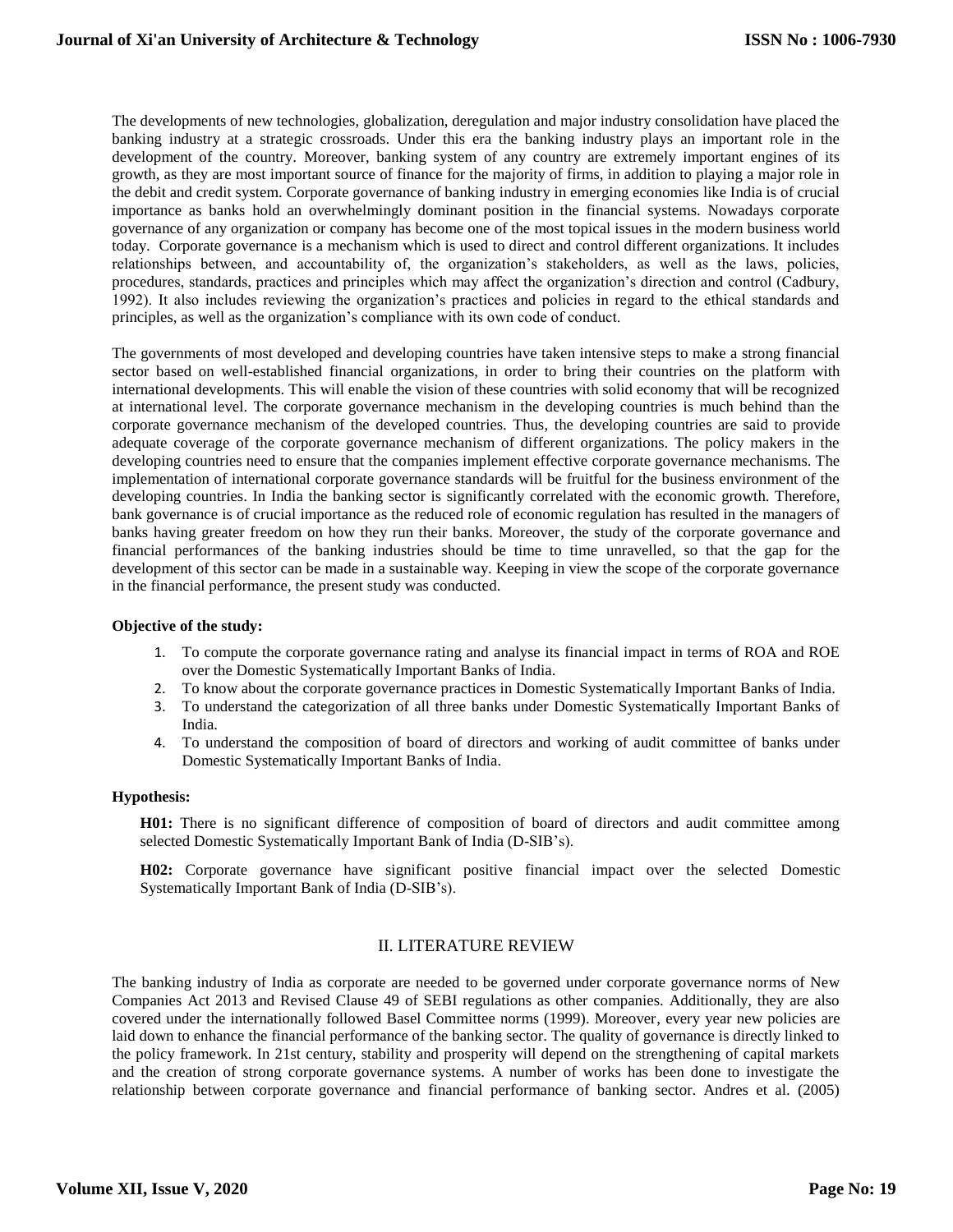researched that there is a negative relationship between board size and banks' performance. Kesner (1987) explored the relationship between the proportion of executive directors and market returns and result found that there is a positive and significant relationship between these two factors. Wolfgang (2003) stated that good corporate governance lead to higher profit, higher sales growth, increased valuation and lower capital expenditure. Zahra and Pearce (1989) found that an effective board having greater proportion of non-executive directors is significant to banking companies' performance. Ezzamel and Watson (1993) also found that non-executive directors were positively associated with profitability of UK financial institutions. Banks are prudentially regulated and highly levered compared to other companies and hence bank governance deserves special attention (Adams and Mehran, 2003). Cadbury (1992) called for greater transparency and accountability in areas such as board structure and operation, directors' contracts and the establishment of board monitoring committees. Bank regulators and analysts long believe that ROA and ROE act as appropriate proxies for profitability (Mostafa et al. 2007). Macus et al (2008) investigated that the board of meetings are helpful in enhancing the performance of the banking industry.

#### III. RESEARCH METHODOLOGY

Top public sector bank i.e. SBI, and top two private sector banks i.e. HDFC Bank, ICICI Bank as per market capitalization were selected from the listed banks on BSE. These banks are also called domestic systematically important bank of India(D-SIB's). This study is purely based on secondary data. The required secondary data of corporate governance is collected from corporate governance reports of selected banks whereas performance variable data is collected from audited annual reports of respective banks for the time period of ten years i.e. ranging of 2008-09 to 2017-18 which provides the snapshot of the corporate governance practices adopted by the banking institutions. The selected corporate governance variables are Board size, ratio of outside directors and number of meetings held in a year. The bank performance was measured by ROE, ROA, and GOV. In addition to the Bank scope database, the respective banks' websites and other related websites were used to extract the needed financial and non-financial information about each bank from its published audited financial statements, annual reports, and other relevant information. In order to test the hypotheses, quantitative method was used to investigate the effects of corporate governance mechanisms on bank performance. The data were tabulated and statistically analysed by the analyses of variance (ANOVA) at (P≤0.05) level of significance. Multiple regression analysis will be done to evaluate the parametric relationships between different corporate governance and financial performance of banking industry using SPSS software.

## IV. RESULTS AND DISCUSSION

As the Table-1 illustrates, Corporate Governance Score of different Banking sectors of India aren't significantly different. This implies that most of the banks in India have similar levels of profitability and ownership structure. However, the deviation seems to be almost similar for number of board meetings and the size of the board. These might be the contributing factor in the differences in performances among banking sector of India, something the study looks to explore. It seems that the frequency of board meetings for banks operating in India doesn't vary significantly. The increase in the number of board meetings of the selected banking units of India per year means an increase in monitoring, supervision, direction, and attentiveness by the board of directors which leads to facilitating the bank's operations and assisting management in achieving the objectives of bank's through making the right decision on the right time, taking advantage of the available opportunities and avoiding the potential threats. The frequency of board meetings in a region helps the board members to understand the bank's operations in order to perform the board tasks appropriately. Therefore, it is concluded that banks operating in the region whose board meetings are more frequent have higher financial performances than the other banks with lower board meetings. This result is consistent with the result of the studies conducted by (Davidson et al., 1998; Godard and Shatt, (2004) reported that the frequent board of meetings of the banking industry has a significant influence on its financial performance. It was investigated by Bouaziz and Triki, (2012) that the board of meetings of a specific bank helps the board members to understand the bank's operations in order to perform the board tasks appropriately.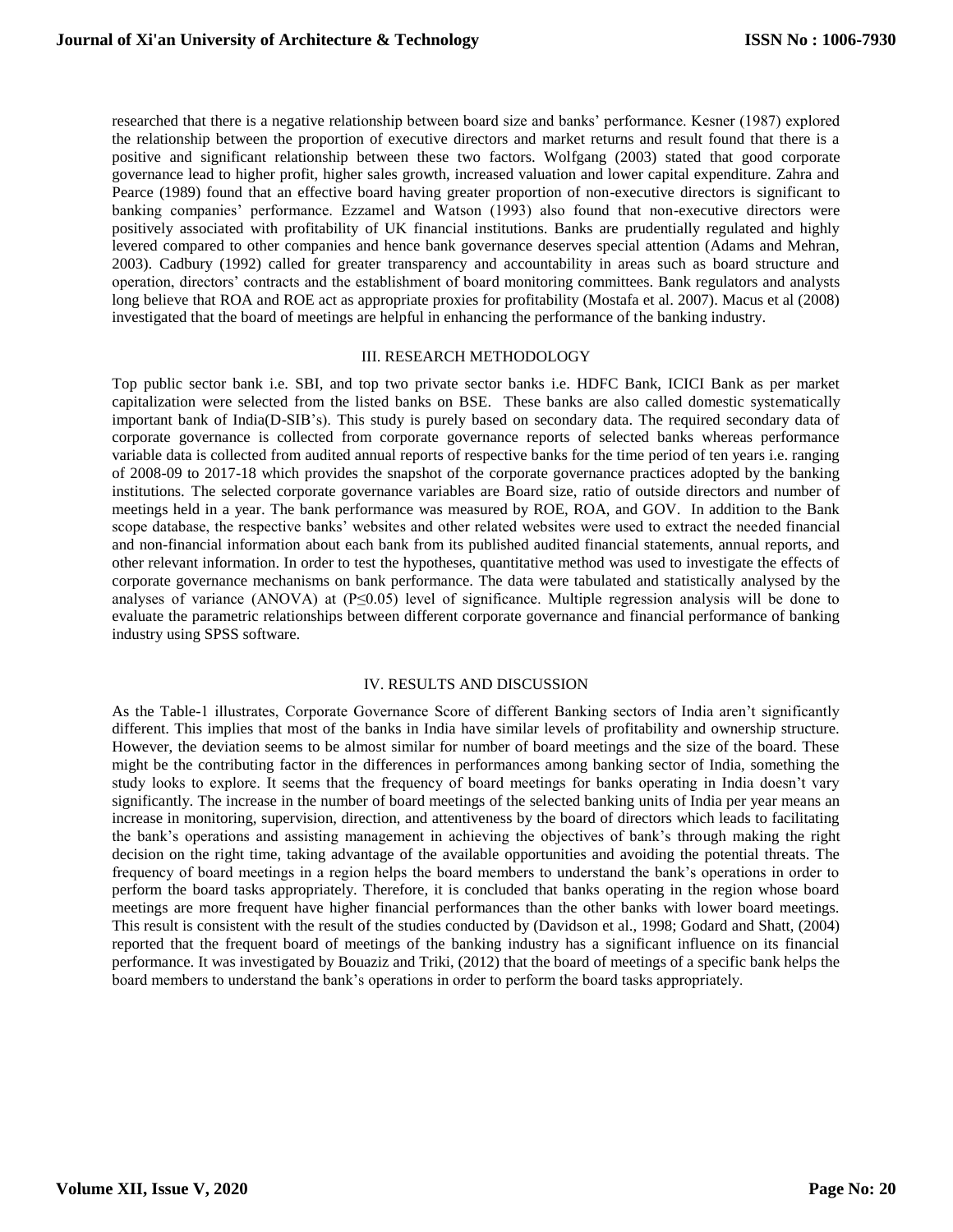| Company      | $\mathbf N$<br><b>Mean</b> | <b>SD</b> | <b>SE</b> | 95% confidence<br>interval for mean |                       | Minimum                      | Maximum |    |
|--------------|----------------------------|-----------|-----------|-------------------------------------|-----------------------|------------------------------|---------|----|
|              |                            |           |           |                                     | Lower<br><b>Bound</b> | <b>Upper</b><br><b>Bound</b> |         |    |
| <b>SBI</b>   | 10                         | 11.50     | 1.433     | .453                                | 10.47                 | 12.52                        | 10      | 13 |
| <b>HDFC</b>  | 10                         | 12.00     | .942      | .298                                | 11.32                 | 12.67                        | 11      | 13 |
| <b>ICICI</b> | 10                         | 11.30     | .1.418    | .448                                | 10.28                 | 12.31                        | 10      | 13 |
| <b>TOTAL</b> | 30                         | 11.60     | 1.275     | .232                                | 11.12                 | 12.07                        | 10      | 13 |

**Table-1:** Corporate Governance Score of different Banking sectors of India:

**Table-2:** ANOVA Table for Corporate Governance Score of Indian Banking Industry:

| <b>Source of Variation</b> | <b>SS</b> | df | <b>MS</b> | $\mathbf{F}$ | Sig. |
|----------------------------|-----------|----|-----------|--------------|------|
| Between Group              | 2.6       | 2  | 1.3       | .787         | .465 |
|                            |           |    |           |              |      |
| Within Group               | 44.60     | 27 | 1.652     |              |      |
| Total                      | 47.20     | 29 |           |              |      |

The mean difference is significant at the 0.05 level.

Table-2 gives the result for the analysis of one-way ANOVA, the results are given in the three rows. The F-value is .787 which is less than F-critical and the P value is .465 which is more than 0.05. Therefore, the null hypothesis  $H_0$ : There is no significant difference between compositions of board of director of domestic systematically important bank of India is accepted. It means that there is no significant difference between any two or more than two company's compositions of board of director of the selected units of banking sector in India. Ahmed et al (2016) also found that there is no significant difference between any two or more than two company's compositions of board of director of the Islamic Bank Performance of Bangladesh.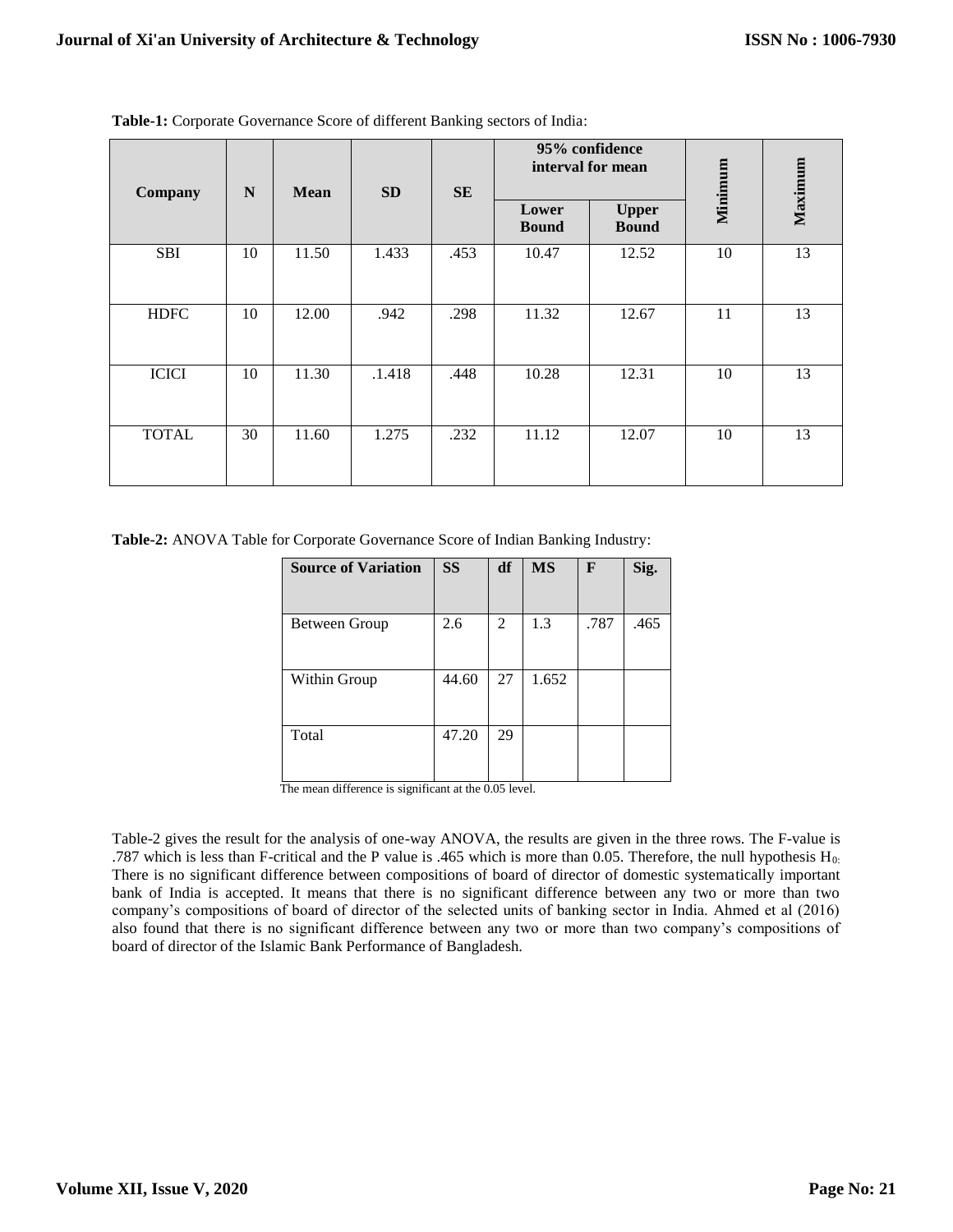| Company      | <b>Particulars</b>  | ROA (%) | $ROE$ (%) | $GOV$ $(\% )$ |
|--------------|---------------------|---------|-----------|---------------|
|              | <b>Mean</b>         | 0.54    | 9.90      | 82.13         |
|              | <b>Median</b>       | 0.66    | 10.83     | 82.14         |
| <b>SBI</b>   | Std. Dev.           | 0.38    | 4.76      | 10.24         |
|              | <b>Observations</b> | 10.0    | 10.0      | 10            |
|              | Mean                | 18.33   | 18.50     | 85.71         |
| <b>HDFC</b>  | <b>Median</b>       | 18.13   | 18.50     | 85.71         |
|              | Std. Dev.           | 1.64    | 1.43      | 6.73          |
|              | <b>Observations</b> | 10.0    | 10.0      | 10.0          |
|              | <b>Mean</b>         | 1.38    | 10.55     | 81.42         |
|              | <b>Median</b>       | 1.39    | 10.71     | 78.56         |
| <b>ICICI</b> | Std. Dev.           | 0.32    | 2.63      | 10.75         |
|              | <b>Observations</b> | 10.0    | 10.0      | 10.0          |

**Table-3**: Descriptive Statistics of corporate governance values (ROA, ROE and GOV) of the selected banks of India:

Table-3 shows the descriptive values of mean corporate governance values (ROA, ROE and GOV) of the selected banks of India. It's observed that the highest ROA mean value (18.33) in HDFC bank and lowest ROA value (0.54) in SBI, however the ROA values of ICICI bank was 1.38 respectively. Similar trend was observed for the other descriptive values of ROA and ROE across all the three banks. The mean of corporate governance (GOV) in HDFC bank is highest with 85.71%, whereas SBI has 82.13% and ICICI has 81.42% which is significantly a good score. This highlights that all three banks have high governance administration and there is still scope for improvement in couple of areas, so as to achieve even higher governance ratings. The impact of corporate governance score on financial performance of firm has been summarized using of regression analysis.

**Table-4:** Summary of Regression Analysis of corporate governance values (ROA, ROE and GOV) of the selected banks of India:

| <b>Company</b> | <b>Particulars</b> | $\mathbf R$ | $\mathbb{R}^2$ | <b>Adjusted</b><br>$\mathbb{R}^2$ | $\mathbf{F}$ | <b>Significance</b><br>of <b>F</b> | <b>Beta</b><br><b>Coefficient for</b><br>$GOV(b_1)$ |
|----------------|--------------------|-------------|----------------|-----------------------------------|--------------|------------------------------------|-----------------------------------------------------|
| <b>SBI</b>     | <b>ROA</b>         | .834        | .696           | .658                              | 18.29        | $.003*$                            | .834                                                |
|                | <b>ROE</b>         | .896        | .803           | .778                              | 32.51        | $.004*$                            | .896                                                |
| <b>HDFC</b>    | <b>ROA</b>         | .485        | .236           | .140                              | 2.467        | .155                               | .485                                                |
|                | <b>ROE</b>         | .082        | .007           | $-.117$                           | .054         | .821                               | .082                                                |
| <b>ICICI</b>   | <b>ROA</b>         | .184        | .034           | $-.087$                           | .281         | .611                               | .184                                                |
|                | <b>ROE</b>         | .209        | .044           | $-.076$                           | .366         | .562                               | .209                                                |

\***represent statistically significant at 0.005 level respectively.** 

As the  $R^2$  and adjusted  $R^2$  values suggest, the model was strong enough to explain the movements of the financial performance of the public and private sector banks of India. Model 1 investigates the relationships between bank financial performance measure (ROE & ROA) and the corporate governance variables. Its seen from the Table-4 that the  $R^2$  values are sufficiently high (ROA=69.6%, ROE=80.3%) in case of ROA and ROE of public sector Banks (SBI). Thus, the model appears highly significant for ROA (F-value = 18.29, p-value = 0.003) and ROE (F-value  $=32.51$ , p-value  $= 0.004$ ) with reference to the corporate governance. In simple words we can say that the corporate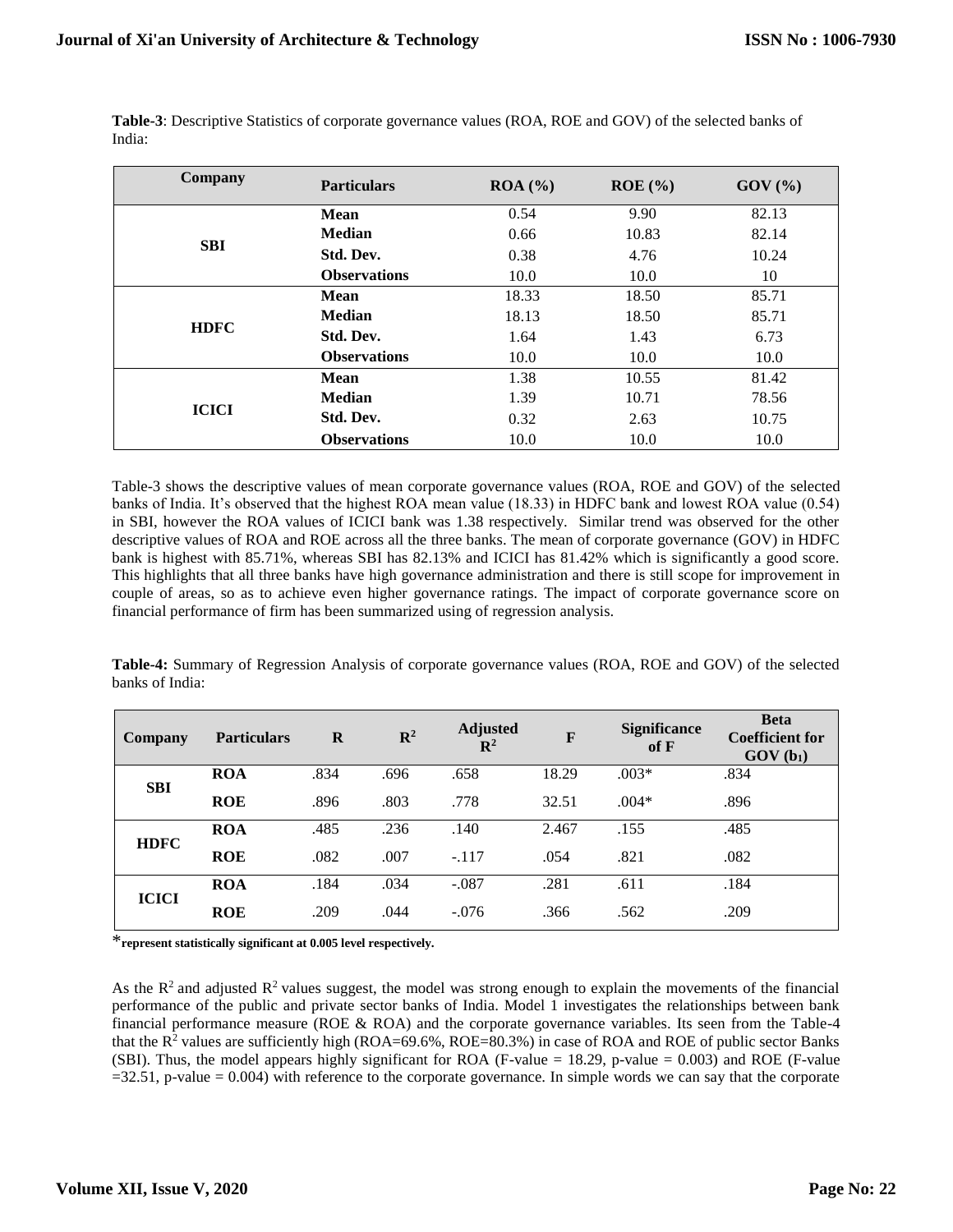governance has a significant positive influence on the financial performance of the public sector banks (SBI) of India. Thus, the hypothesis i.e. Corporate governance rating has a significant financial impact over the public sector banking industry i.e. SBI is accepted. This result was in consistent with those of Adams and Mehran (2003), who identified a positive correlation between corporate governance and bank performance. Good corporate governance lead to higher profit, higher sales growth, increased valuation and lower capital expenditure of the banking industry (Wolfgang 2003**).** Table shows the ROA and ROE values of the private sector banks and its significance. It's seen from the table that the R<sup>2</sup> values for ROA and ROE of private sector banks (HDFC and ICICI) were very low, and the model couldn't explain the financial performance exactly. The p- values of ROA and ROE of both private sector banks (HDFC and ICICI) were higher than 0.05. Thus, the model for the private sector banking industry of India couldn't significantly predict the relationship between the corporate governance and financial performance of private sector banks of India. So, we accept the null hypothesis i.e., Corporate governance rating have no significant positive financial impact over the private banking industry of India. The Model 1 investigates the relationships between bank financial performance measure (ROE & ROA) and the corporate governance variables. It's seen from the Table-4 that the  $R^2$  values are negative in case of ROA and ROE of private sector Banks (HDFC  $\&$  ICICI). Andres et al. (2005) researched that there is a negative relationship between corporate governance and bank performance. Wilson (2006) found that poor corporate governance can lead market to lose confidence in the inability of a bank to manage properly its assets and liability which could in turn trigger a bank liquidity crisis. Thus, a proper attention is required by the policy makers of the private sector banks regarding the corporate governance.

## V.SUMMARY AND CONCLUSION

The present paper investigates the effect of corporate governance mechanisms on bank financial performance in the banking industry of India. This paper highlights the corporate governance practices in domestic systematically important bank operating in India and the effect of such practices on ROE, ROA and GOV. The banking governance is of crucial importance as the reduced role of economic regulation has resulted in the managers of banks having greater freedom on how they run their banks. Nowadays the government of India has taken the necessary actions to have a strong financial sector based on well-established banking industry, in order to keep pace with international developments and enable the vision of a sustainable economy that will be recognized internationally. The policy makers of India and other countries need to ensure the implementation of effective corporate governance mechanisms. This implementation should be appropriate for the business environment while embracing international corporate governance standards. The results of the present study reveal that the corporate governance score of different banking sectors of India aren't significantly different. This implies that most of the banks in India have similar levels of profitability and ownership structure. It was also observed that banks operating in the region whose board meetings are more frequent have higher financial performances than the other banks with lower board meetings. The study further found that corporate governance has positive significance impact on the financial performance (ROA and ROE) of the public sector banks (SBI), in contrast the corporate governance doesn't record any significant positive relationship with financial performance of private sector banking Industry (HDFC and ICICI) of India.

#### VI. SUGGESTIONS AND FURTHER SCOPE OF STUDY

- All the Domestic Systematically Important Bank of India should focus on periodically review compliance report under all applicable laws to the company.
- Disclosure of definition of financial expertise was missing in the annual reports of all the selected units of banking industry. This is very important to briefly describe that that is financial expertise and thus it clears the knowledge needed for being a financial expert.
- The increased number of corporate governance aspects specially in banking industry is very crucial as it is purely a sector which primarily deals with financial aspects in way of accepting deposits or advancing loans.
- Further study can be done by having comparison between the two or more public sector banks. This will help in understanding the difference in corporate governance between them and to analyse their financial performance on its basis as well.
- Study can also be done on the comparison of financial performance of as per this work and can analyse Earning per Share (EPS), Net profits, Loan Disbursement etc.

#### CONFLICT OF INTEREST

The authors declare that they do not have any conflict of interest with the submission of this manuscript.